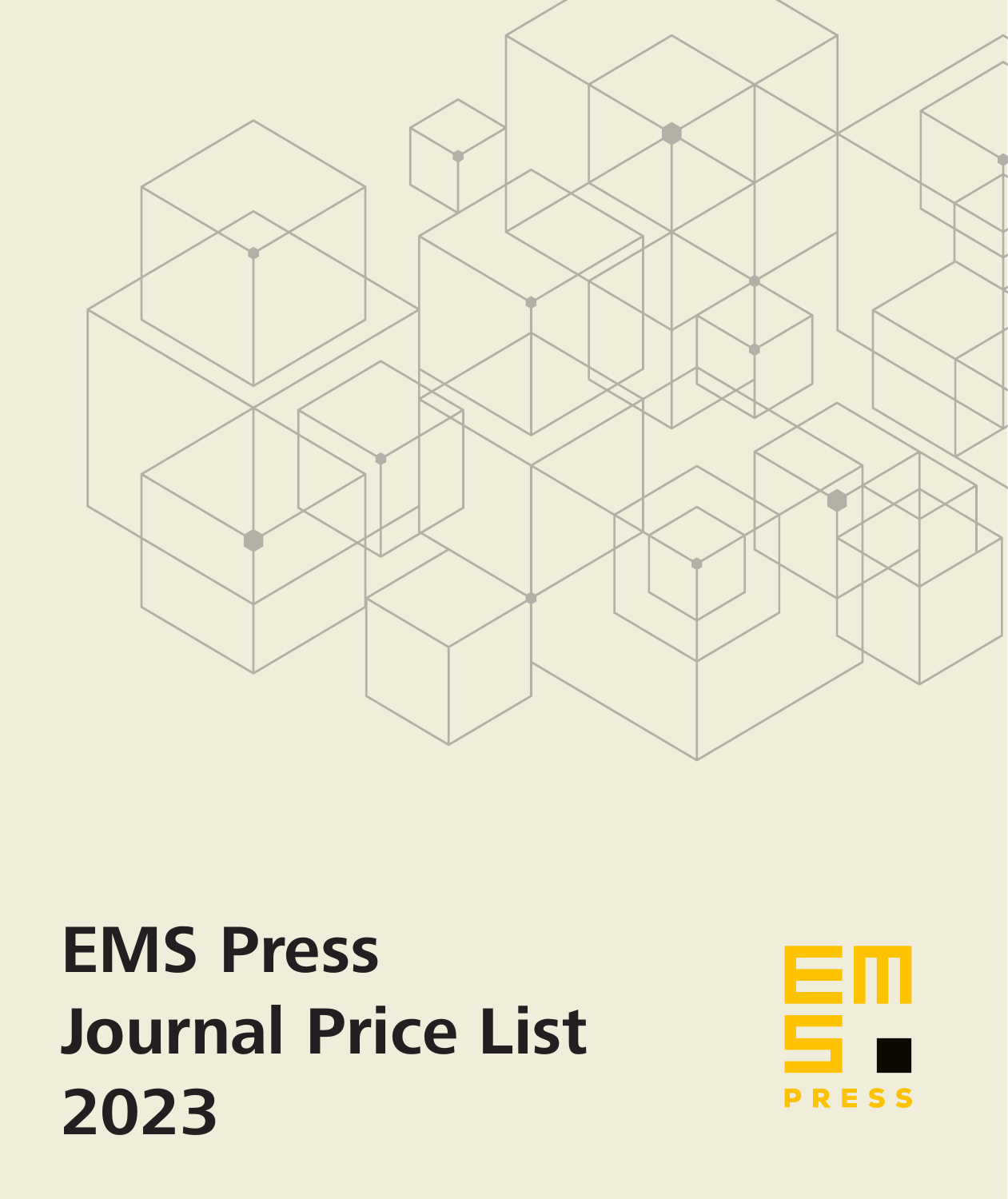| <b>Journal Title</b>                                                      | <b>Subscribe</b><br><b>To Open</b> | <b>ISSN</b> | elSSI     |
|---------------------------------------------------------------------------|------------------------------------|-------------|-----------|
|                                                                           |                                    |             |           |
| <b>Algebraic Geometry (Diamond Open Access)</b>                           |                                    | 2313-1691   | 2214-2584 |
| Annales de l'Institut Henri Poincaré C                                    | $\checkmark$                       | 0294-1449   | 1873-1430 |
| Annales de l'Institut Henri Poincaré D                                    | V                                  | 2308-5827   | 2308-5835 |
| <b>Commentarii Mathematici Helvetici</b>                                  | $\checkmark$                       | 0010-2571   | 1420-8946 |
| Elemente der Mathematik <sup>3</sup>                                      | ✓                                  | 0013-6018   | 1420-8962 |
| <b>EMS Surveys in Mathematical Sciences</b>                               | $\checkmark$                       | 2308-2151   | 2308-216) |
| <b>Groups, Geometry, and Dynamics</b>                                     | ✓                                  | 1661-7207   | 1661-7215 |
| <b>Interfaces and Free Boundaries</b>                                     | $\checkmark$                       | 1463-9963   | 1463-9971 |
| <b>Journal of Combinatorial Algebra</b>                                   | $\checkmark$                       | 2415-6302   | 2415-6310 |
| <b>Journal of Fractal Geometry</b>                                        | $\checkmark$                       | 2308-1309   | 2308-1317 |
| <b>Journal of Noncommutative Geometry</b>                                 | $\checkmark$                       | 1661-6952   | 1661-6960 |
| <b>Journal of Spectral Theory</b>                                         | $\checkmark$                       | 1664-039X   | 1664-0403 |
| Journal of the European Mathematical Society                              | $\checkmark$                       | 1435-9855   | 1435-9863 |
| L'Enseignement Mathématique                                               | V                                  | 0013-8584   | 2309-4672 |
| <b>Mathematical Statistics and Learning</b>                               | $\checkmark$                       | 2520-2316   | 2520-2324 |
| European Mathematical Society Magazine <sup>5</sup> (Diamond Open Access) |                                    | 2747-7894   | 2747-7908 |
| Memoirs of the European Mathematical Society <sup>6</sup>                 | $\checkmark$                       | 2747-9080   | 2747-9099 |
| <b>Oberwolfach Reports</b>                                                |                                    | 1660-8933   | 1660-894  |
| <b>Portugaliae Mathematica</b>                                            | $\checkmark$                       | 0032-5155   | 1662-2758 |
| <b>Publications of the Research Institute for Mathematical Sciences</b>   | $\checkmark$                       | 0034-5318   | 1663-4926 |
| <b>Quantum Topology</b>                                                   | $\checkmark$                       | 1663-487X   | 1664-073) |
| Rendiconti del Seminario Matematico della Università di Padova            | V                                  | 0041-8994   | 2240-2926 |
| Rendiconti Lincei - Matematica e Applicazioni <sup>4</sup>                | $\checkmark$                       | 1120-6330   | 1720-0768 |
| Revista Matemática Iberoamericana                                         | $\checkmark$                       | 0213-2230   | 2235-0616 |
| Zeitschrift für Analysis und ihre Anwendungen                             |                                    | 0232-2064   | 1661-4534 |

¶ Early adopter pricing is applied when a customer commits to subscribing before 31<sup>st</sup> January 2023. After this point standard pricing will be applied. Please note that standard payment terms apply. If you have any questions, or may struggle to commit before 31st January 2023, contact subscriptions@ems.press.

1) Individual subscription rates available on request from subscriptions@ems.press

2) P&P included

3) CHF, Individual and Member rates available on request from subscriptions@ems.press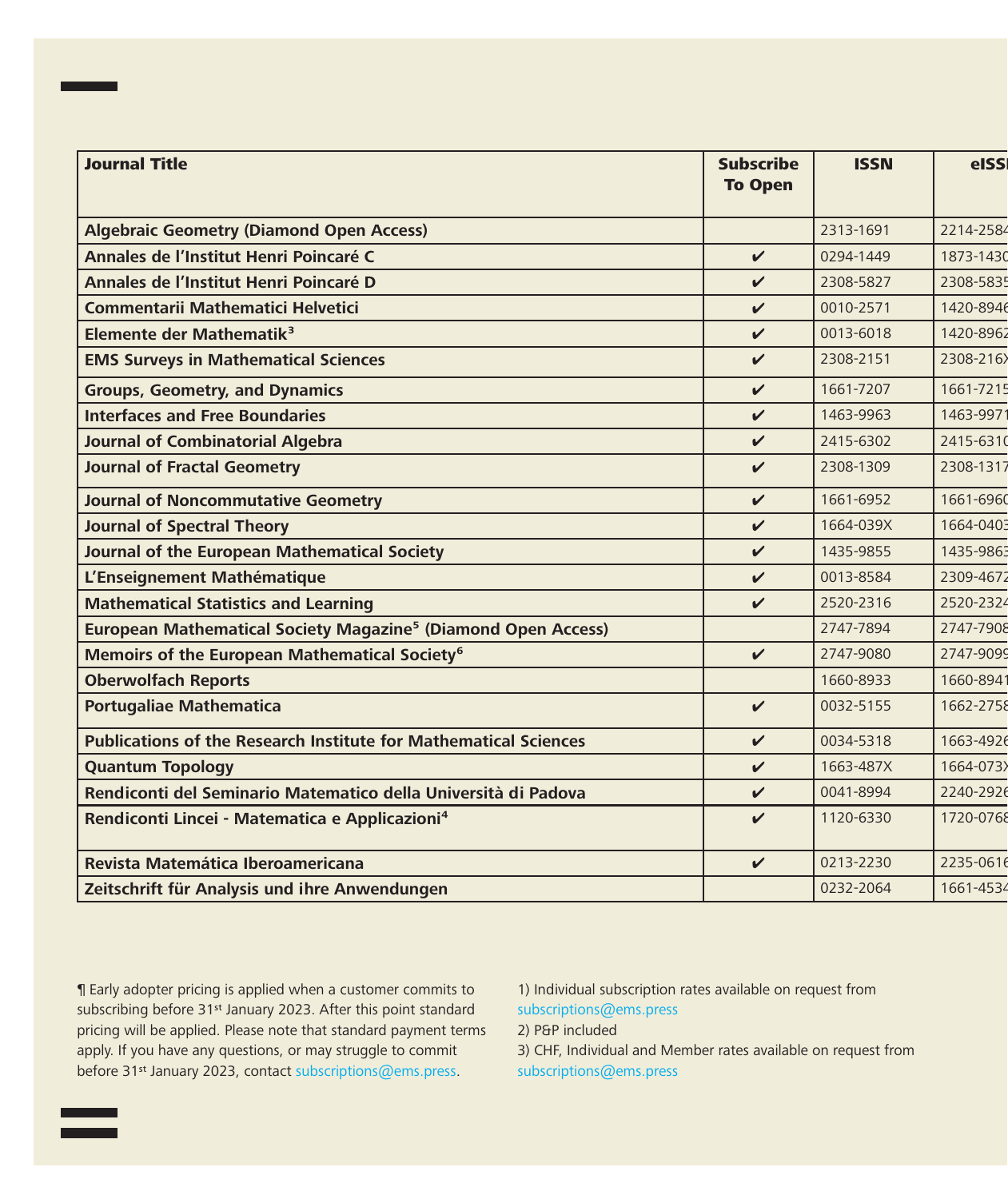| N | <b>Pages</b> | <b>Volume</b><br><b>Number</b> | <b>Issues</b>  | <b>2023 Digital Price</b><br>(early adopter¶) | 2023<br><b>Digital</b><br><b>Price</b> | 2023 Print &<br><b>Digital Price<sup>2</sup></b><br>(early adopter¶) | <b>2023 Print</b><br>& Digital<br><b>Price</b> | 2023<br><b>DDP</b> |
|---|--------------|--------------------------------|----------------|-----------------------------------------------|----------------------------------------|----------------------------------------------------------------------|------------------------------------------------|--------------------|
|   | 800          | 10 <sup>°</sup>                | $6\phantom{1}$ |                                               |                                        | €230                                                                 | €240                                           |                    |
|   | 1500         | 40                             | $\sqrt{6}$     | €420                                          | €440                                   | €520                                                                 | €540                                           | €100               |
|   | 800          | 10                             | $\overline{4}$ | €280                                          | €300                                   | €380                                                                 | €400                                           | €100               |
|   | 800          | 98                             | $\overline{4}$ | €350                                          | €370                                   | €450                                                                 | €470                                           | €100               |
|   | 180          | 78                             | $\overline{4}$ | €90                                           | €100                                   | €110                                                                 | €120                                           | €20                |
|   | 400          | 10                             | $\overline{2}$ | €210                                          | €220                                   | €290                                                                 | €300                                           | €80                |
|   | 1500         | 17                             | $\overline{4}$ | €400                                          | €420                                   | €500                                                                 | €520                                           | €100               |
|   | 600          | 25                             | $\overline{4}$ | €420                                          | €440                                   | €510                                                                 | €530                                           | €90                |
|   | 400          | $\overline{7}$                 | $\overline{4}$ | €210                                          | €230                                   | €280                                                                 | €300                                           | €70                |
|   | 400          | 10                             | $\overline{4}$ | €210                                          | €230                                   | €280                                                                 | €300                                           | €70                |
|   | 1500         | 17                             | $\overline{4}$ | €360                                          | €380                                   | €470                                                                 | €490                                           | €110               |
|   | 1600         | 13                             | $\overline{4}$ | €420                                          | €440                                   | €540                                                                 | €560                                           | €120               |
|   | 4400         | 25                             | 12             | €1,000                                        | €1,050                                 | €1,200                                                               | €1,250                                         | €200               |
|   | 450          | 69                             | $\overline{4}$ | €210                                          | €230                                   | €280                                                                 | €300                                           | €70                |
|   | 300          | 6                              | $\overline{2}$ | €190                                          | €210                                   | €260                                                                 | €280                                           | €70                |
|   | 240          |                                | $\overline{4}$ | $\sim$                                        | $\sim$                                 | €90                                                                  | €100                                           |                    |
|   | 600          |                                | $-0$           | €310                                          | €330                                   | €400                                                                 | €420                                           | €90                |
|   | 3200         | 20                             | $\overline{4}$ | €230                                          | €240                                   | €340                                                                 | €350                                           | €110               |
|   | 400          | 80                             | $\overline{4}$ | €210                                          | €220                                   | €290                                                                 | €300                                           | €80                |
|   | 900          | 59                             | $\overline{4}$ | €330                                          | €340                                   | €420                                                                 | €430                                           | €90                |
|   | 800          | 14                             | $\overline{4}$ | €250                                          | €260                                   | €350                                                                 | €360                                           | €100               |
|   | 500          | 149/150                        | $-0$           | €210                                          | €230                                   | €280                                                                 | €300                                           | €70                |
|   | 800          | 34<br>(Series 9)               | $\overline{4}$ | €260                                          | €270                                   | €350                                                                 | €360                                           | €90                |
|   | 2400         | 39                             | $6\phantom{1}$ | €500                                          | €520                                   | €610                                                                 | €630                                           | €110               |
|   | 500          | 42                             | $\overline{4}$ | €210                                          | €230                                   | €280                                                                 | €300                                           | €70                |

4) Reduced rate available for Italian subscribers on request from subscriptions@ems.press

5) EMS Magazine is available in print upon request for EMS Members. Please contact subscriptions@ems.press

6) Each edition of MEMS will be counted as a discrete volume. Print volumes will be priced individually, and are available for purchase via https://ems.press/mems

Customers in Germany are advised that these prices are not VAT inclusive. VAT will be applied on invoicing.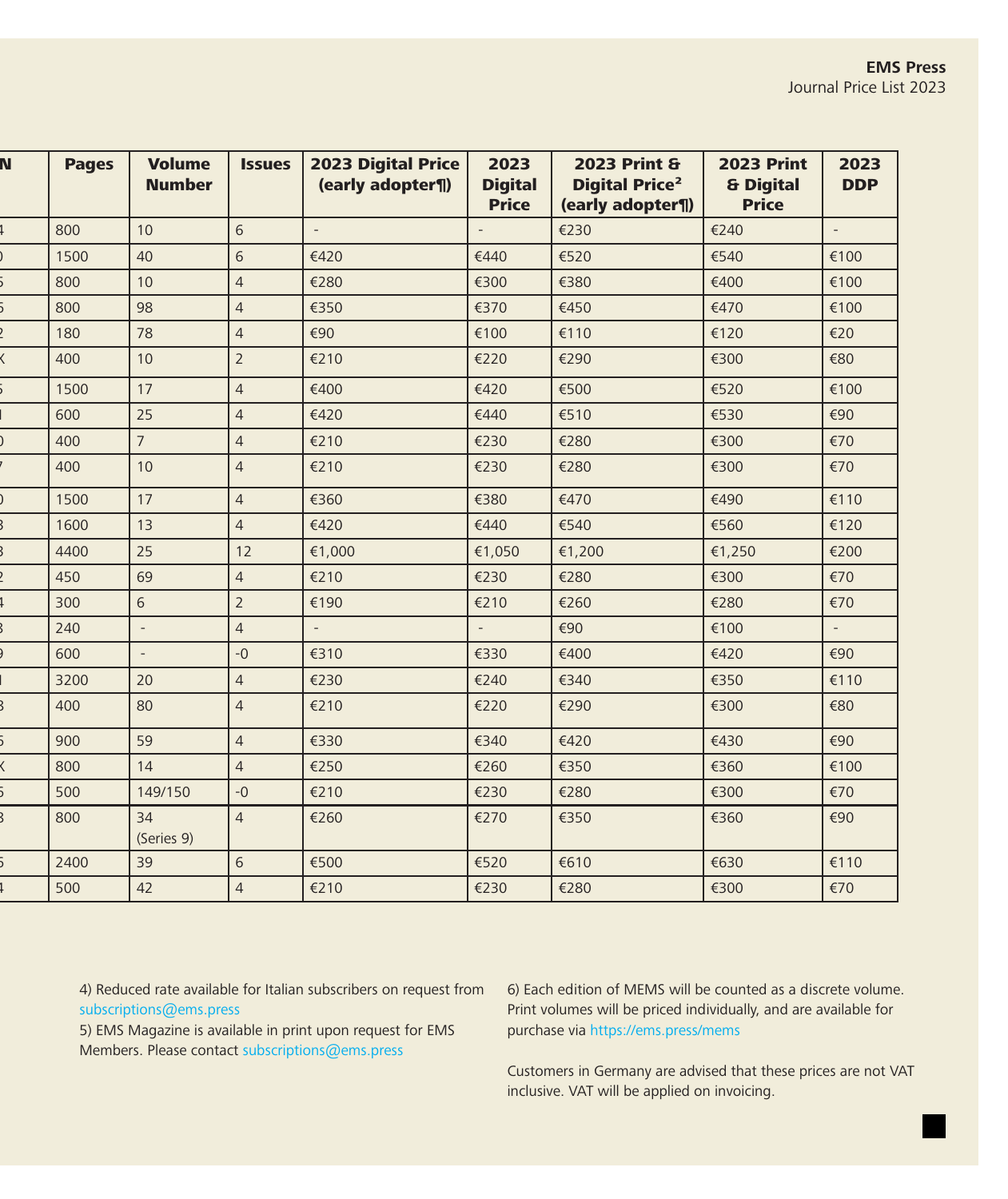## **Packages**

#### **EMS Essentials Package | From €1,365**

The EMS Essentials Package offers subscribers the three flagship publications of the European Mathematical Society at a discounted bundle price. It is composed of *Journal of the European Mathematical Society*, *EMS Surveys in Mathematical Sciences*, and *Memoirs of the European Mathematical Society*, a newly-launched publication in 2022. The bundle represents 5,400 pages over 3 titles.

We now offer Multi-year package subscriptions, which give a discount for long-term commitment and fixed pricing for the

duration of the agreement. These are available on a 3 to 5 year basis.

EMS Essentials Package subscribers may also purchase printed copies of any title at 'deep discount' prices (DDP), calculated as the difference between a digital and print subscription per title. A detailed description of each title can be found on our journal pages at ems.press/journals.

#### **EMS Journals Package | from €5,775**

The EMS Journal Package is our comprehensive journal subscription deal, providing digital access to all of our journals including archive issues. The package offers a discount of €1,435 across our journals portfolio and represents more than 25,000 pages over 23 titles.

We now offer multi-year package subscriptions, which give a discount for long-term commitment and fixed pricing for the duration of the agreement. These are available on a 3

#### **EMS & MSP Joint Package | from €8,075 / \$8,485**

EMS Press has teamed up with Mathematical Science Publishers to bring you a combined package offering the EMS Journals Package plus titles from the MSP Portfolio at a heavily discounted price.

MSP have introduced tiered pricing - more information about how the tiers are applied and why this decision was taken can to 5 year basis. EMS Journal Package subscribers may also purchase printed copies of any title at 'deep discount' prices (DDP), calculated as the difference between a digital and print subscription per title.

A complete title list is provided in the price list and catalogue, and detailed descriptions of each title can be found at ems.press/ journals.

be found on the MSP website. In addition, both publishers have introduced early adopter pricing for 2023. To find out more visit our information for libraries page.

A complete title list can be found in our journal catalogue, and detailed descriptions of each title can be found at ems.press/ journals and msp.org.

All EMS Press package subscriptions - including DDP add-ons - can be ordered via subscriptions@ems.press or via your usual subscription agent. Please contact subscriptions@ems.press for all related enquiries.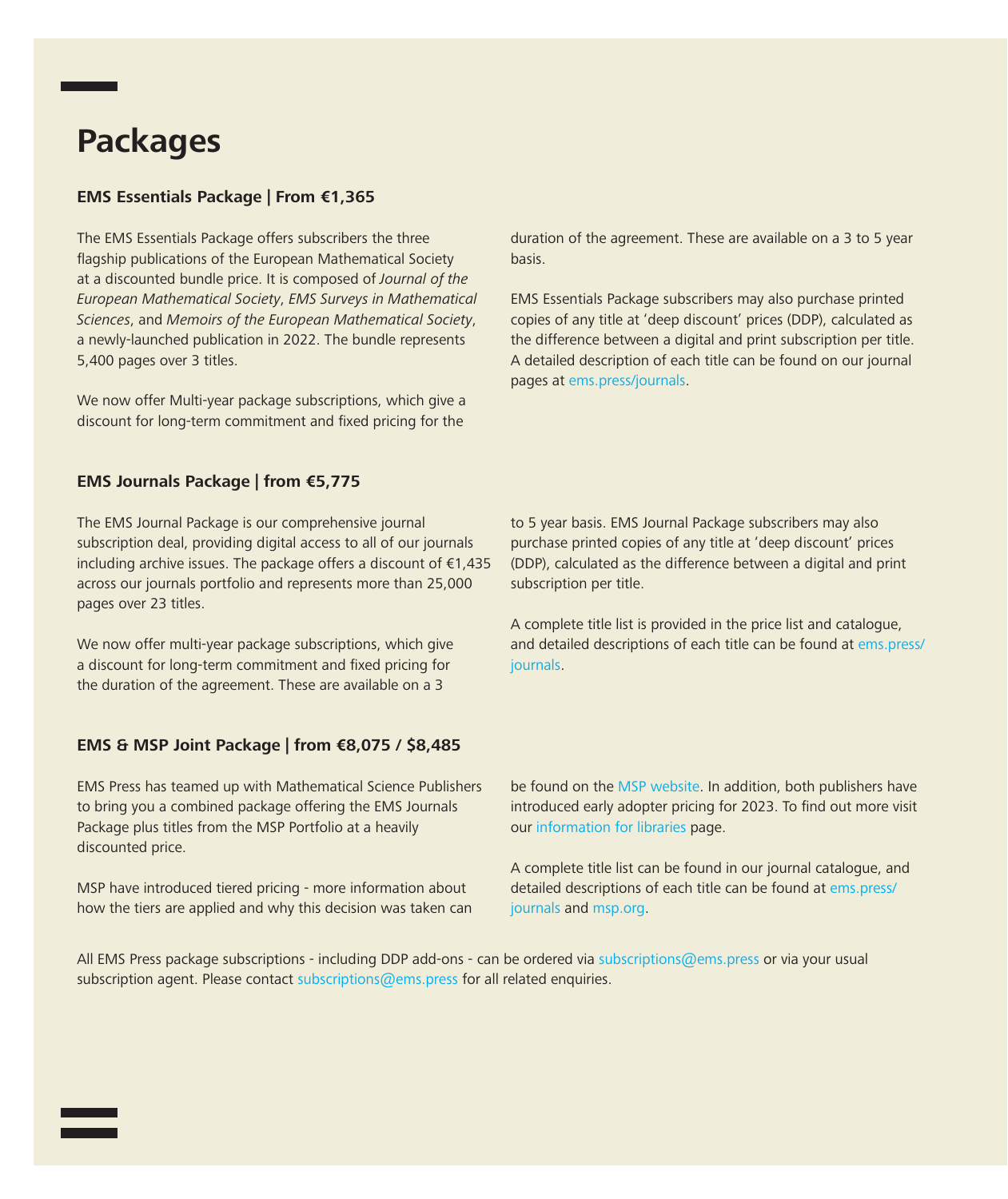## **Subscribe To Open**

Subscribe To Open (S2O) is a sustainable and equitable model for open access. Institutions continue to subscribe to journals for the coming year, as they always have (with the usual subscriber benefits, such as archive and online-first access).

At the beginning of the new subscription year, if a journal has reached a sustainability threshhold set by the Press, then that journal becomes open access for all issues published in that subscription year. If not then it remains behind a paywall and only subscribers have access. Where there is a funder requirement for open access EMS Press will publish articles under Green Open

Access, ensuring that the article is freely available regardless of the overall journal status.

The only way to guarantee access to any of the Press's journals is to subscribe, and doing so has the added effect if flipping titles to open access once a threshold is achieved, benefitting the whole mathematics research community.

Open access content provided through our S2O programme is done so under the CC-BY 4.0 license, and we have a comprehensive repository policy on our website.



S2O has clear benefits for all participants in the publishing ecosystem:

#### **For the subject librarian**

- Retain control of budgets and collection;
- Administratively, subscriptions operate as before but now support OA;
- Guaranteed access to journal content when subscribing (including online-first and full archive), regardless of outcome.

#### **For the researcher**

- No APCs or other financial barriers to publication;
- Publish where you choose, not where your institution has a deal;
- Support an equitable system for all researchers based on relevance and quality, not cost.

Please contact info@ems.press if you have any questions about our Subscribe To Open programme.